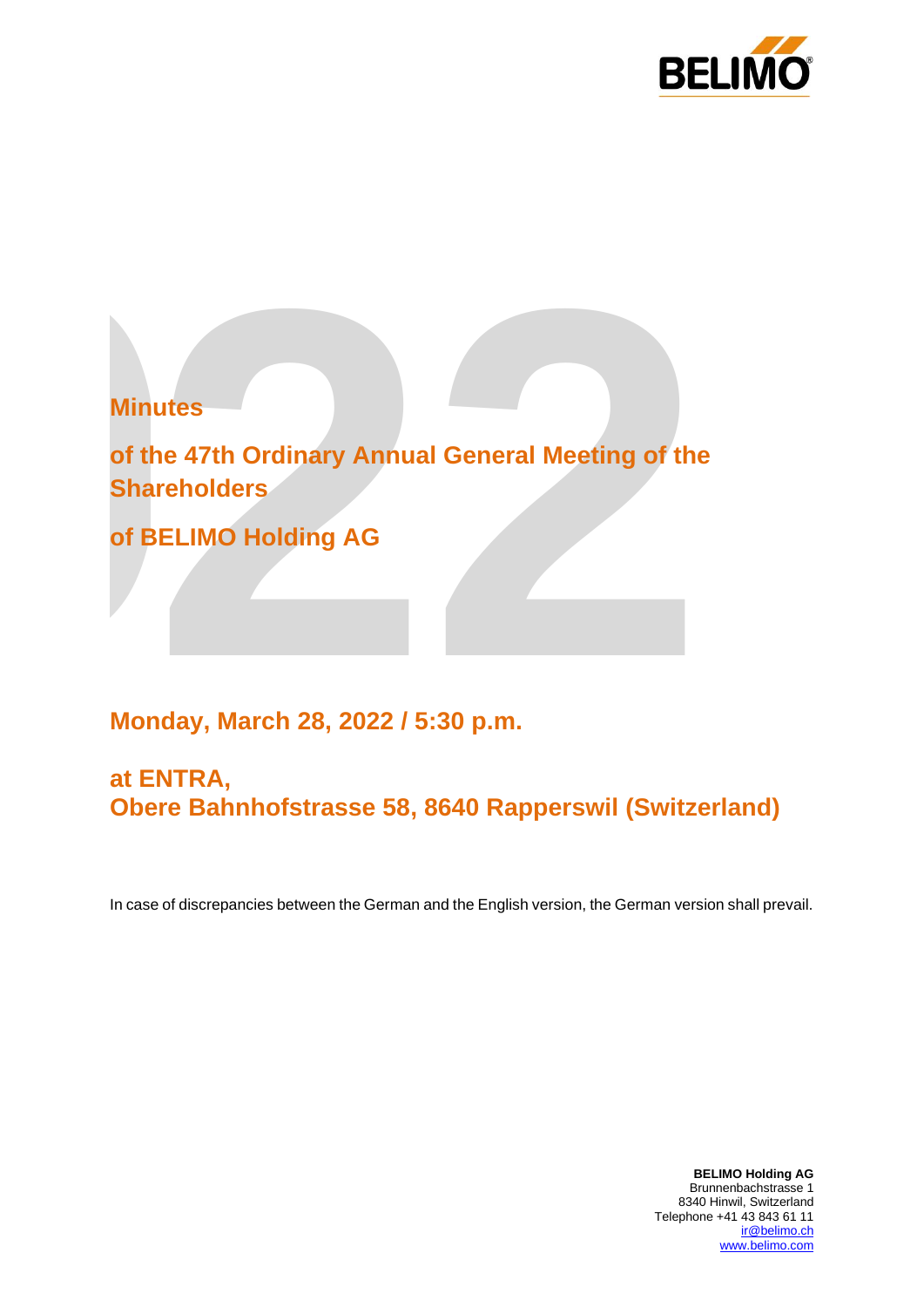

**Presiding:** Presiding: Patrick Burkhalter, Chairman of the Board of Directors and Chair of the Annual General Meeting

**Podium:** Dr. Martin Zwyssig, Deputy Chairman of the Board of Directors Lars van der Haegen, CEO Dr. Markus Schürch, CFO

## **I. Presentations**

After the Chair said some words of introduction, Dr. Markus Schürch, CFO explained the financial result of the Belimo Group in the financial year 2021. Mr. Lars van der Hagen, CEO, then focused on selected aspects of the Belimo Group's business activity in the financial year 2021 and turned to the outlook for the financial year 2022.

## **II. Constitution**

## **1. Order of the Office**

- In accordance with Article 18 of the Articles of Incorporation, the Chairman of the Board of Directors presided over the Annual General Meeting.
- Dr. Benjamin Fehr of PricewaterhouseCoopers AG, Zürich, acted as the Secretary. The course of the Annual General Meeting is recorded for easier minute keeping. After the minutes have been completed, the recording will be deleted.
- Counting of votes: The votes and elections take place in electronic form.
- Proxy Voting Services GmbH, Zürich, represented by Dr. René Schwarzenbach, acted as an independent proxy in accordance with Article 689c of the Swiss Code of Obligations (SCO).
- Mr. Reto Kaufmann was present from the Statutory Auditors, KPMG AG, Zurich.

#### **2. Convening of the Annual General Meeting**

With consideration of the legal and statutory provisions, on March 7, 2022, the shareholders with voting rights who were entered in the register of shareholders up to and including March 4, 2022, were sent a personal invitation to the Annual General Meeting.

The shareholders with voting rights who were newly entered by March 17, 2022, were also invited in writing in two subsequent mailings. No entries had been made to the share register from March 18 through March 28, 2022.

The Annual Report with the consolidated accounts of the Belimo Group, the annual financial statement of BELIMO Holding AG and the reports from the Statutory Auditors as well as the requests of the Board of Directors were available in compliance with Articles of Incorporation and laws before the Annual General Meeting at the company's registered office for inspection by the shareholders. The reports have also been published on the Internet as an online version.

It was possible to register for this year's Annual General Meeting at [belimo.netvote.ch](http://www.belimo.netvote.ch/) until March 25, 2022, and to grant the power of attorney and instructions to the independent proxy online.

The minutes of the last ordinary Annual General Meeting on March 29, 2021, were published on the Belimo Group's homepage and the minutes of today's Annual General Meeting have also been published there.

#### **3. Agenda**

The agenda was delivered with the invitation to the Annual General Meeting and published in the Swiss Official Gazette of Commerce on March 7, 2022.

The Chair noted that no objections to the agenda had been received from the shareholders or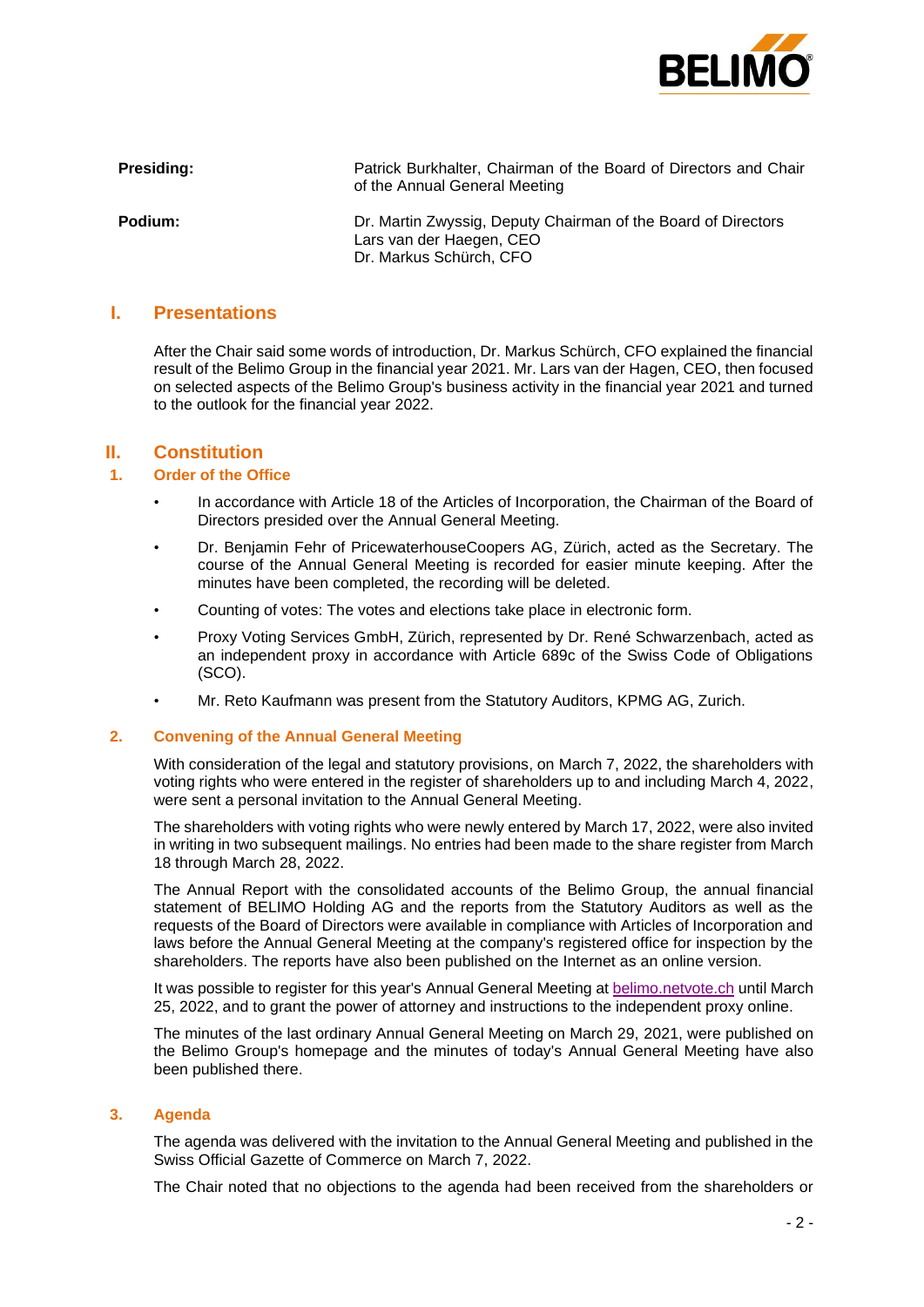

would be raised at the Annual General Meeting.

The Chair further noted that the convening and announcement of the Annual General Meeting and the circulation of documents had been carried out properly and in a timely manner in accordance with the law and the Articles of Incorporation, and that the Annual General Meeting would therefore be properly constituted and have a quorum.

#### **4. Voting and Election Process**

In accordance with Article 16 of the Articles of Incorporation, the Annual General Meeting normally makes its decisions and conducts its elections with the absolute majority of the shareholder votes cast. In case of a tie, the Chair of the meeting shall have the casting vote. If the absolute majority was not reached in a first election round, the relative majority shall be decisive in the second round. This applied for all agenda items.

Following a successful functional test with the electronic voting system, the Chair drew the shareholders' attention to the fact that those who voted against a motion could have this documented at the end of the Annual General Meeting and that any shareholder may request that a statement made by him or her be documented accordingly.

#### **5. Attendance**

The number of shareholders present, the share votes represented as well as the nominal share values represented were determined at check-in. All share votes and nominal share values represented by the independent proxy were also determined separately.

Of the total ordinary share capital of CHF 615,000.00, divided into 12,300,000 nominal shares with a nominal value of CHF 0.05 each, the following was represented:

| <b>Attendance</b>               |           |
|---------------------------------|-----------|
| Shareholders present            | 345       |
| Total present shareholder votes | 9.063.421 |
| - thereof independent proxy     | 6.415.759 |

In accordance with the Articles of Incorporation, a shareholder or beneficial owner is entered in the share register as a shareholder or beneficial owner with voting rights for a maximum of 5 percent of the total number of shares shown in the commercial register. Shareholders who held more than 5 percent of the shares at the time of the introduction of this provision remain registered in the share register with the shares they hold.

By application of regulations, the Board of Directors may define exceptions to the 5 percent registration limit. Art. 685b para. 4 of the SCO and Art. 685d para. 3 of the SCO remain reserved.

For agenda item 4, "Discharge of the Board of Directors," in accordance with Article 695 of the SCO, persons who have participated in the management in any way are not entitled to vote.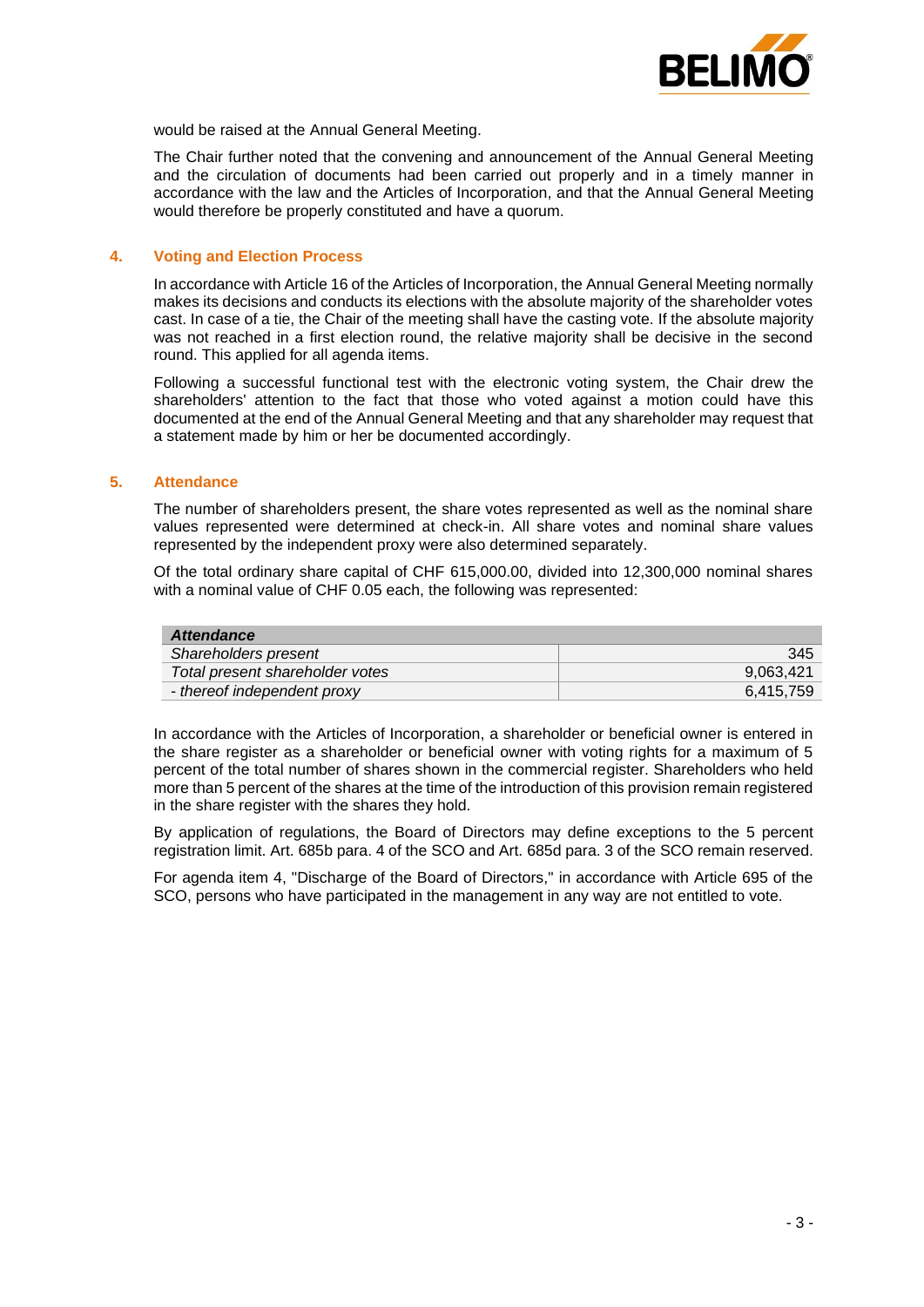

## **III. Agenda Items**

#### **Agenda Item 1: Approval of the Management Report, the Financial Statements of BELIMO Holding AG and the Consolidated Financial Statements 2021**

The Board of Directors proposed that the reports of the auditors for the annual financial statements and the consolidated financial statements of BELIMO Holding AG be noted and that the Annual Report with the annual financial statements, management report and consolidated financial statements for 2021 be approved.

The Chairman opened the discussion. After no one asked to speak, he put the agenda item to a vote. The Annual General Meeting approved the proposal of the Board of Directors as follows:

| <b>Result of the Vote</b>         |           |          |
|-----------------------------------|-----------|----------|
| Yes votes                         | 8,608,757 | 95.05%   |
| No votes                          | 3.223     | $0.04\%$ |
| Abstentions                       | 444.257   | 4.91%    |
| Simple majority of the votes cast | 4,528,119 |          |

#### **Agenda Item 2: Resolution on the Appropriation of Available Earnings**

The Board of Directors proposed the appropriation of available earnings of CHF 275,253,440.00 as follows: CHF 104,550,000.00 dividends, i.e. CHF 8.50 per share and CHF 170,703,440.00 to be carried forward to a new account.

Additionally, the Chair put on record that no dividends would be paid on the treasury shares held by BELIMO Holding AG (as of December 31, 2021: 1,128 shares and, respectively, as of today's date: 2,229 shares). Net, approx. 90.4% of the corporate earnings from 2021 of CHF 115,670,875.00 would be distributed. The dividends would be paid with a value date of April 1, 2022.

The Chair opened the discussion. After no one asked to speak, he put the agenda item to a vote. The Annual General Meeting approved the proposal of the Board of Directors as follows:

| <b>Result of the Vote</b>         |           |        |
|-----------------------------------|-----------|--------|
| Yes votes                         | 8'517'068 | 93.99% |
| No votes                          | 129'449   | 1.43%  |
| Abstentions                       | 415'018   | 4.58%  |
| Simple majority of the votes cast | 4'530'768 |        |

#### **Agenda Item 3: Consultative Vote on the 2021 Remuneration Report and Remuneration for the Financial Year 2021**

The Board of Directors proposed adopting in a non-binding consultative vote the 2021 Remuneration Report for the financial year 2021 and the remuneration disclosed therein and assigned to the members of the Board of Directors and Executive Committee.

The voting on the Remuneration Report and the remunerations paid to the members of the Board of Directors and Executive Committee in the financial year 2021 was purely consultative and was recommended by the "Swiss Code of Best Practice for Corporate Governance." The remuneration system and the remunerations were described in the Annual Report 2021 on pages 24-29.

Fixed remuneration of CHF 940,000.00 was paid to the members of the Board of Directors in the financial year 2021. A maximum of CHF 970,000.00 was approved by the 2021 Annual General Meeting. Remuneration totaling CHF 5,160,000.00 was paid to members of the Executive Committee in the financial year 2021. Of this, CHF 2,714,000.00 went to fixed remuneration and CHF 2,446,000.00 went to variable remuneration. The 2021 Annual General Meeting approved a maximum total remuneration of CHF 5,900,000.00.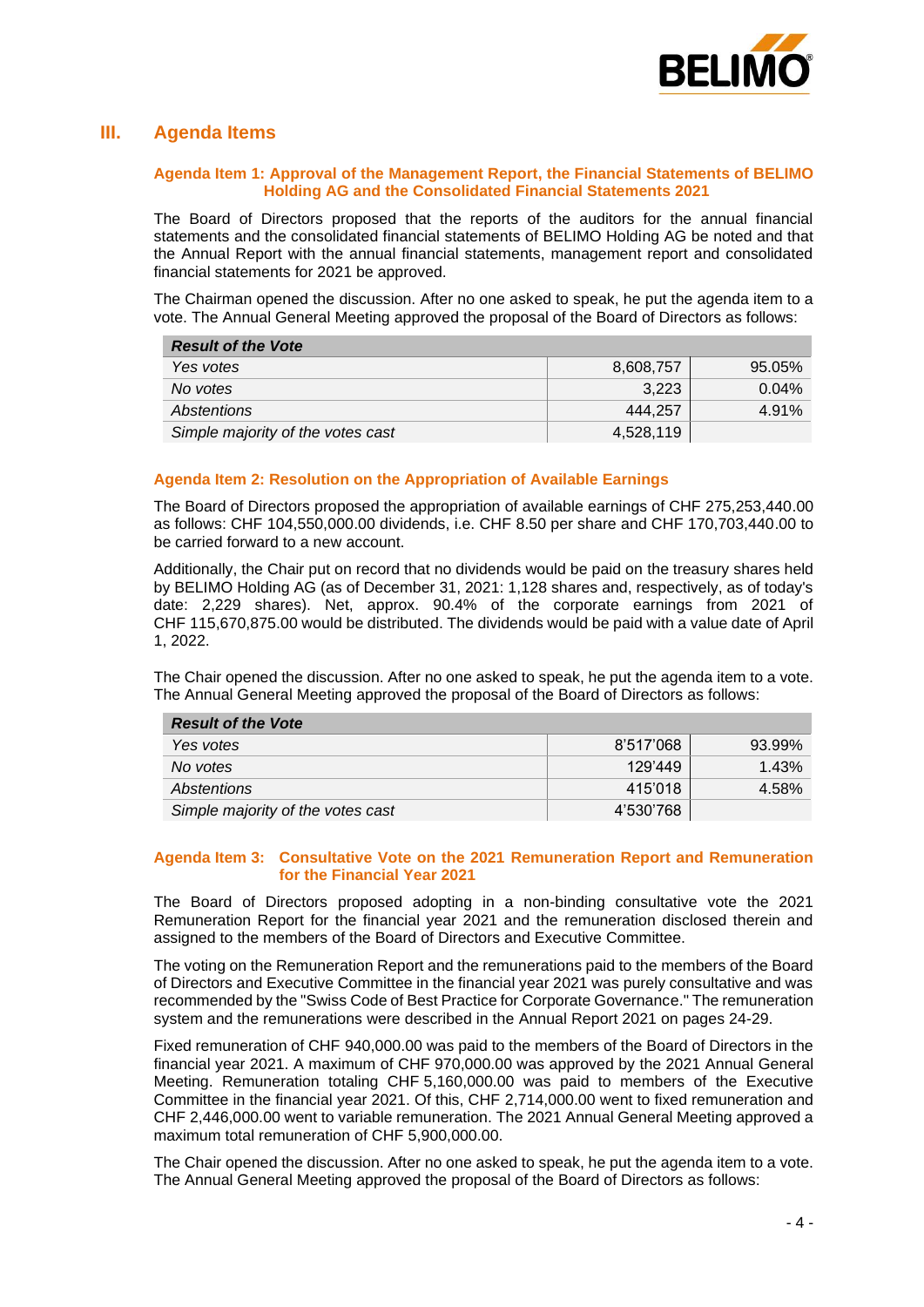

| <b>Result of the Vote</b>         |           |          |
|-----------------------------------|-----------|----------|
| Yes votes                         | 7.875.219 | 86.91%   |
| No votes                          | 713.161   | 7.87%    |
| Abstentions                       | 472.807   | $5.22\%$ |
| Simple majority of the votes cast | 4,530,594 |          |

#### **Agenda Item 4: Discharge of the Board of Directors**

The Board of Directors applied for discharge to be granted to the members of the Board of Directors for the financial year 2021. In accordance with Article 695 of the OR, the members of the Board of Directors and the Executive Committee have no voting rights for this vote.

The Chair noted that no proposal had been received according to which voting should have been done individually by each Board of Directors for the discharge of the Board of Directors. Therefore, all members of the Board of Directors were voted for jointly.

The Chair opened the discussion. After no one asked to speak, he put the agenda item to a vote. The Annual General Meeting approved the proposal of the Board of Directors as follows:

| <b>Result of the Vote</b>         |           |          |
|-----------------------------------|-----------|----------|
| Yes votes                         | 6,088,414 | 92.51%   |
| No votes                          | 11,307    | $0.17\%$ |
| Abstentions                       | 481.521   | 7.32%    |
| Simple majority of the votes cast | 3,290,622 |          |

#### **Agenda Item 5: Approval of the Fixed Remuneration of the Board of Directors and the Fixed and Variable Remuneration of the Executive Committee for the Financial Year 2022**

The Annual General Meeting approved the remuneration of the Board of Directors and the Executive Committee for the respective current financial year annually in accordance with the regulation against excessive remuneration for listed incorporated companies (OaEC) and the Articles of Incorporation of BELIMO Holding AG. The requested amounts for the Board of Directors and the Executive Committee are maximum amounts, i.e., budget amounts that should be understood as "cost ceilings."

The proposed remunerations are possible maximum compensations that can only be exhausted in the event of a very successful financial year and the maximum achievement of all individual objectives. Additionally, it is stipulated that a consultative vote will be held again in the following year on the effective remunerations of the previous year.

The Board of Directors applied for the following maximum remuneration of the Board of Directors and Executive Committee for the financial year 2022 to be approved (invitation to the Annual General Meeting, page 4).

#### **5.1 Board of Directors**

The Board of Directors proposed a fixed remuneration of the Board of Directors with an overall maximum amount of CHF 970,000.00 for the financial year 2022.

| <b>Result of the Vote</b>         |           |          |
|-----------------------------------|-----------|----------|
| Yes votes                         | 8,496,967 | 93.82%   |
| No votes                          | 42.685    | $0.47\%$ |
| Abstentions                       | 517.393   | 5.71%    |
| Simple majority of the votes cast | 4,528,523 |          |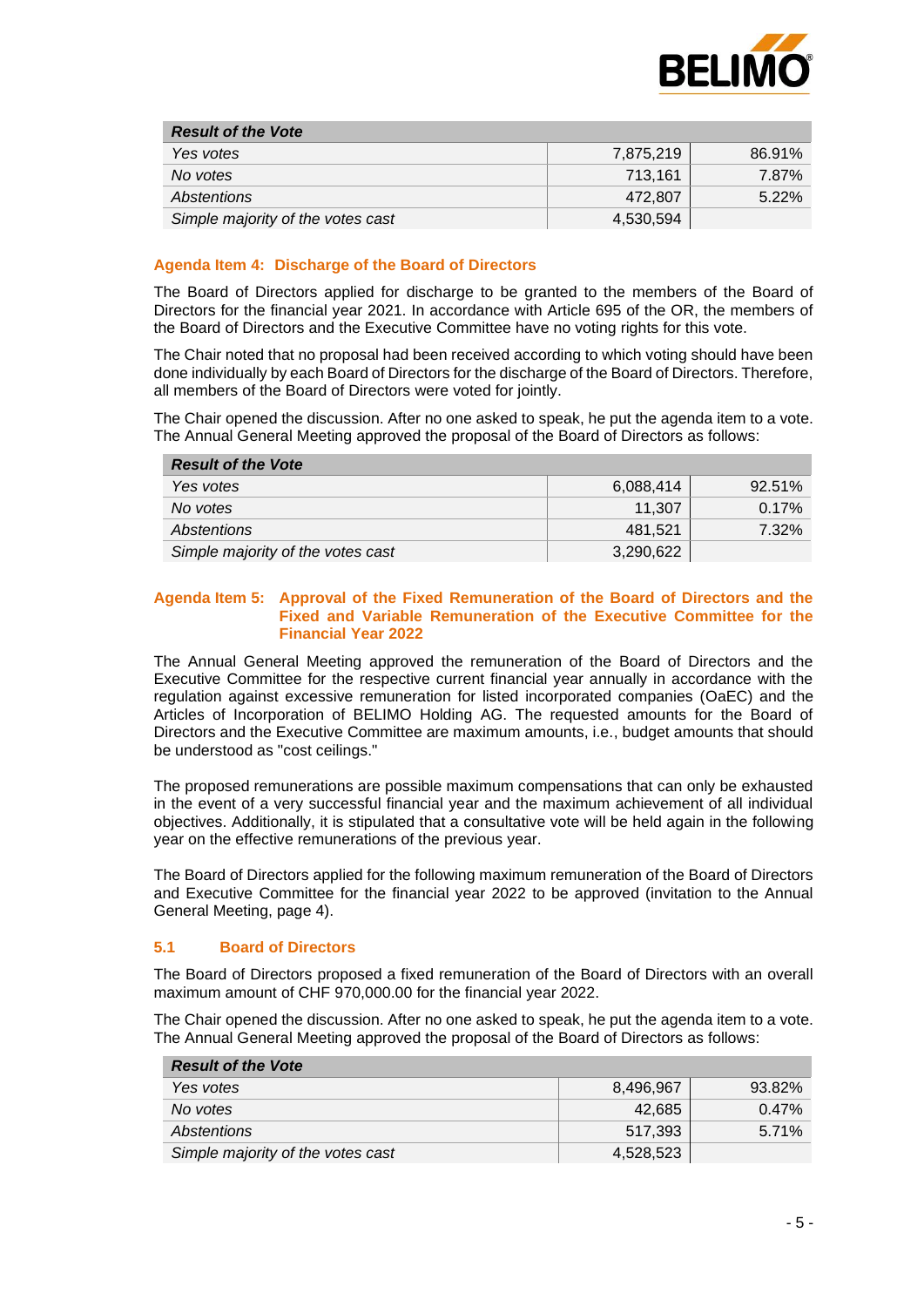

## **5.2 Executive Committee**

The Board of Directors proposed a remuneration of the Executive Committee (seven members) with a total maximum amount of CHF 6,900,000.00 for the year 2022 (2021: CHF 5,160,000.00 paid), subdivided into a maximum fixed remuneration amount of CHF 3,500,000.00 (2021: CHF 2,714,000.00 paid) and into a maximum variable remuneration amount of CHF 3,400,000.00 (2021: CHF 2,446,000.00 paid).

The Chair opened the discussion. After no one asked to speak, he put the agenda item to a vote. The Annual General Meeting approved the proposal of the Board of Directors as follows:

| <b>Result of the Vote</b>         |           |        |
|-----------------------------------|-----------|--------|
| Yes votes                         | 8.196.265 | 90.46% |
| No votes                          | 393.489   | 4.34%  |
| Abstentions                       | 471.301   | 5.20%  |
| Simple majority of the votes cast | 4,530,528 |        |

#### **Agenda Item 6: Elections**

#### **6.1 Re-Election of the Board of Directors**

The Chair and Deputy Chair of the Board of Directors briefly introduced the members of the Board of Directors.

The Board of Directors proposed the re-election of Prof. Adrian Altenburger, Patrick Burkhalter, Sandra Emme, Urban Linsi, Stefan Ranstrand and Dr. Martin Zwyssig for an additional one-year term of office in the Board of Directors in accordance with the company's Articles of Incorporation.

| <b>Election result for Prof. Adrian Altenburger</b> |           |        |
|-----------------------------------------------------|-----------|--------|
| Yes votes                                           | 8,316,747 | 91.79% |
| No votes                                            | 163,864   | 1.81%  |
| Abstentions                                         | 580,070   | 6.40%  |
| Simple majority of the votes cast                   | 4,530,341 |        |
|                                                     |           |        |
| <b>Election result for Mr. Patrick Burkhalter</b>   |           |        |
| Yes votes                                           | 8,367,074 | 92.33% |
| No votes                                            | 264,288   | 2.92%  |
| Abstentions                                         | 430,013   | 4.75%  |
| Simple majority of the votes cast                   | 4,530,688 |        |
|                                                     |           |        |
| <b>Election result for Ms. Sandra Emme</b>          |           |        |
| Yes votes                                           | 8,508,811 | 93.90% |
| No votes                                            | 103,757   | 1.15%  |
| Abstentions                                         | 448,512   | 4.95%  |
| Simple majority of the votes cast                   | 4,530,541 |        |
|                                                     |           |        |
| <b>Election result for Mr. Urban Linsi</b>          |           |        |
| Yes votes                                           | 8,294,148 | 91.54% |

| Yes votes                         | 8.294.148 | $91.54\%$ |
|-----------------------------------|-----------|-----------|
| No votes                          | 286.211   | 3.16%     |
| Abstentions                       | 480.431   | 5.30%     |
| Simple majority of the votes cast | 4,530,396 |           |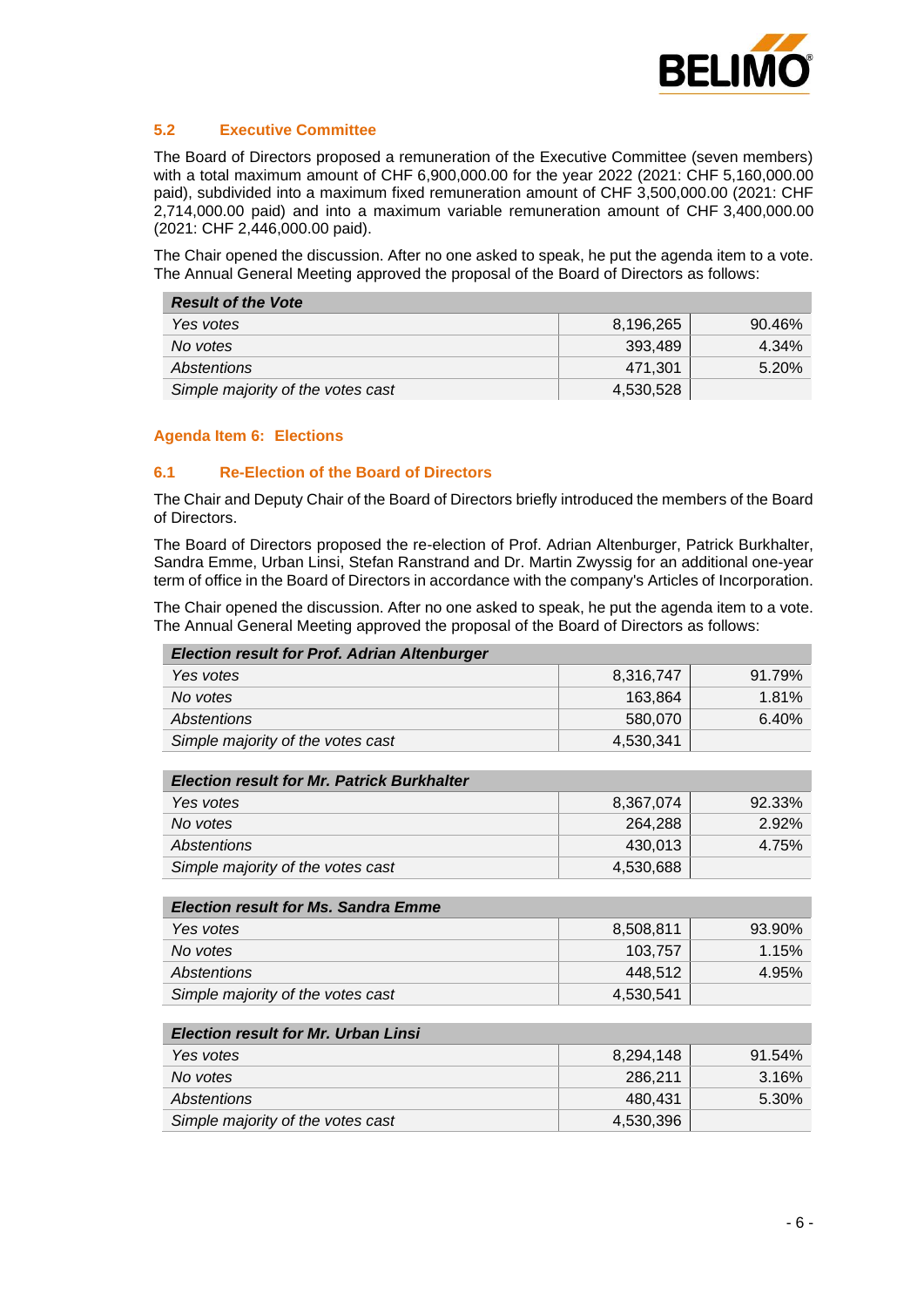

| <b>Election result for Mr. Stefan Ranstrand</b> |           |        |
|-------------------------------------------------|-----------|--------|
| Yes votes                                       | 8,570,436 | 94.58% |
| No votes                                        | 34,125    | 0.38%  |
| Abstentions                                     | 456.224   | 5.04%  |
| Simple majority of the votes cast               | 4,530,393 |        |
|                                                 |           |        |

| <b>Election result for Dr. Martin Zwyssig</b> |           |          |
|-----------------------------------------------|-----------|----------|
| Yes votes                                     | 8,515,594 | 93.98%   |
| No votes                                      | 69.758    | $0.77\%$ |
| Abstentions                                   | 475.563   | 5.25%    |
| Simple majority of the votes cast             | 4,530,458 |          |

#### **6.2 Re-Election of the Chairman and Deputy Chairman of the Board of Directors**

The Board of Directors proposed that Mr. Patrick Burkhalter be re-elected as Chairman of the Board of Directors and that Dr. Martin Zwyssig be re-elected as Deputy Chairman of the Board of Directors for a one-year term of office.

The Chair opened the discussion. After no one asked to speak, he put the agenda item to a vote. The Annual General Meeting approved the proposal of the Board of Directors as follows:

| <b>Election result for Mr. Patrick Burkhalter</b> |           |           |
|---------------------------------------------------|-----------|-----------|
| Yes votes                                         | 8.339.687 | $92.04\%$ |
| No votes                                          | 265,768   | 2.93%     |
| Abstentions                                       | 455.935   | 5.03%     |
| Simple majority of the votes cast                 | 4,530,696 |           |

| <b>Election result for Dr. Martin Zwyssig</b> |           |        |
|-----------------------------------------------|-----------|--------|
| Yes votes                                     | 8,528,949 | 94.13% |
| No votes                                      | 57,183    | 0.63%  |
| Abstentions                                   | 475.083   | 5.24%  |
| Simple majority of the votes cast             | 4,530,608 |        |

## **6.3 Re-Election of the Members of the Remuneration and Nomination Committee**

The Board of Directors proposed that Ms. Sandra Emme (Lead), Prof. Adrian Altenburger and Mr. Urban Linsi be re-elected to the Remuneration and Nomination Committee for a one-year term of office.

| <b>Election result for Ms. Sandra Emme (Lead)</b> |           |           |
|---------------------------------------------------|-----------|-----------|
| Yes votes                                         | 7.511.138 | 82.89%    |
| No votes                                          | 1,099,735 | $12.14\%$ |
| Abstentions                                       | 450.569   | 4.97%     |
| Simple majority of the votes cast                 | 4,530,722 |           |

| <b>Election result for Prof. Adrian Altenburger</b> |           |        |
|-----------------------------------------------------|-----------|--------|
| Yes votes                                           | 8.452.565 | 93.28% |
| No votes                                            | 173.920   | 1.92%  |
| Abstentions                                         | 434.657   | 4.80%  |
| Simple majority of the votes cast                   | 4,530,572 |        |